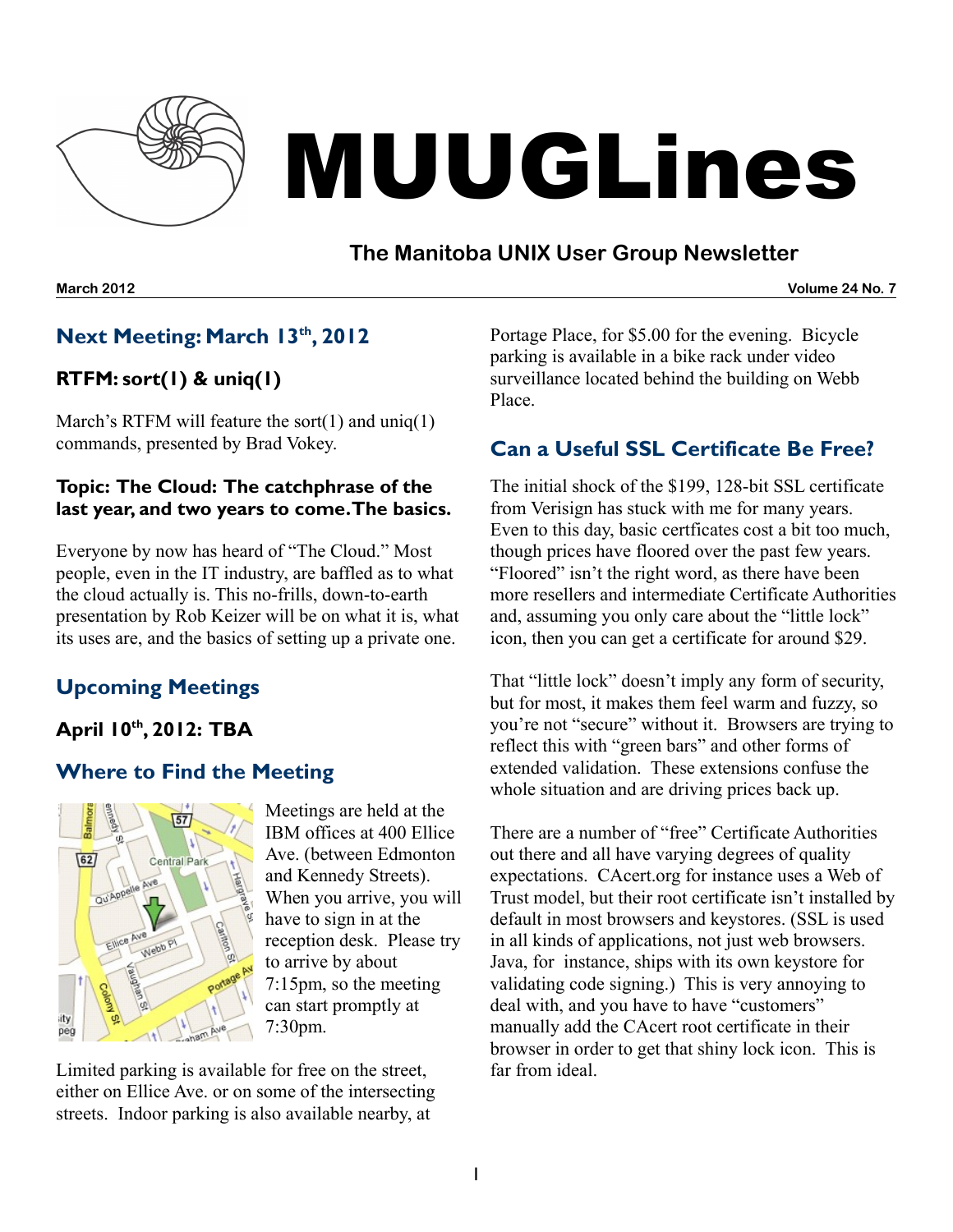Recently, my attention was drawn to a company called StartCom who runs StartSSL.com (**[https://www.startssl.com](https://www.startssl.com/)**). They offer a full range of certificates at surprisingly reasonable prices. Their hook is that they provide simple Class 1 certificates for free. That's in *no money*. You do some basic identity declaration and they will give you a certificate that gives you that basic little lock for \$0. Another huge offering is that, for only \$59, they will give you a Class 2 or a UCC/wildcard certificate. That's HUGE; getting a wildcard certificate at other CA's is no less than \$200. Wildcard certificates are not a good idea, generally (unless you are running some form of high-available nonsense, where all hosts need the same certificate). For situations where you want a certificate to match two names (that is, www.domain.com AND domain.com) you can/should use what is referred to as subjectAltName properties and the Class 2 certificates support that. (Class 1 will give you 1 alt name but, for more than one, you'll need a class 2.)

So, seeing is believing. I decided to request a certificate for a DAV host I don't really care about, but in reality should do more than basic HTTP auth on. Setting up a certificate was not too difficult, but did require I use a browser with no extensions on it. (My FireFox installation has a dozen extensions, so I wasn't sure which was messing the site up.)

The setup process involves you supplying StartCom with basic identity information (like giving them your mailing address) that they do some verification on and provide you with an S/MIME certificate you will use to log in. If you have extensions on, the certificate installation into your browser may fail and you have to restart the whole signup process again. I found this a bit annoying, but I appreciate their process. Using SSL client certificates is a fantastic idea, should your browser support it. Chome didn't for the longest time, but newer releases now do, partially. That being said, the site will suggest heavily that you don't use Chrome to set up your account. During the process, you'll get emails with confirmation codes, and after you've setup your identity certificate, you'll go through another email to validate your domain.

From here, you can now generate keys. If you use their "Express Tool," it will be straightforward. You can generate your own certificate signing request if you want, but they ignore all the x.509 properties in the certificate and just use the private key to generate the signed certificate. This makes the certificate look a little odd, but it still does the trick.

The whole process took me about an hour each attempt (two attempts due to browser issues) and a human did contact me to confirm my address (since I live on a street that doesn't exist on maps yet).

You can check out the certificate by viewing the certificate attached to **[https://bitbucket.ca](https://bitbucket.ca/)** and see what I mean when I say it looks a bit odd. I expect to drop a few dollars on the Class 2 certificate once my current mail server certificate expires, since the subjectAltName support would make my life easier, given my mail server is known by at least 4 host names.

You can't really get a FREE SSL certificate that both does work AND can already be verified in almost all browsers. (I validated "default inclusion" by using Chrome, FireFox, Safari and Internet Explorer 8.)

# **LinusTakes a Swipe at OpenSUSE**

Mr. Tovalds stuck his head out recently to express his frustration with "default security" having an issue with his child's MacBook Air using OpenSUSE. His biggest contention is that there are certain things one expects to be able to set on their computer without being an admistrator (e.g. setting the clock/timezone or wireless network connections). In this, he's exactly right. Linux distributions have been designed around a server model crushed into also a Desktop class operating system. This design choice did not also take into account how the security model should change to meet the expected use. The majority of desktops are single user and while isolating a user from root (or in the case of Ubuntu, removing root from view) is a good idea, a user shouldn't have to *be* an adminsitrator to do daily tasks. Regardless if you agree with him or not, the discussion is pretty interesting, and you can find an article on it here: **[http://itwnewsletters.itworld.com/t/8033012/15805](http://itwnewsletters.itworld.com/t/8033012/158051762/615518/0/) [1762/615518/0/](http://itwnewsletters.itworld.com/t/8033012/158051762/615518/0/)**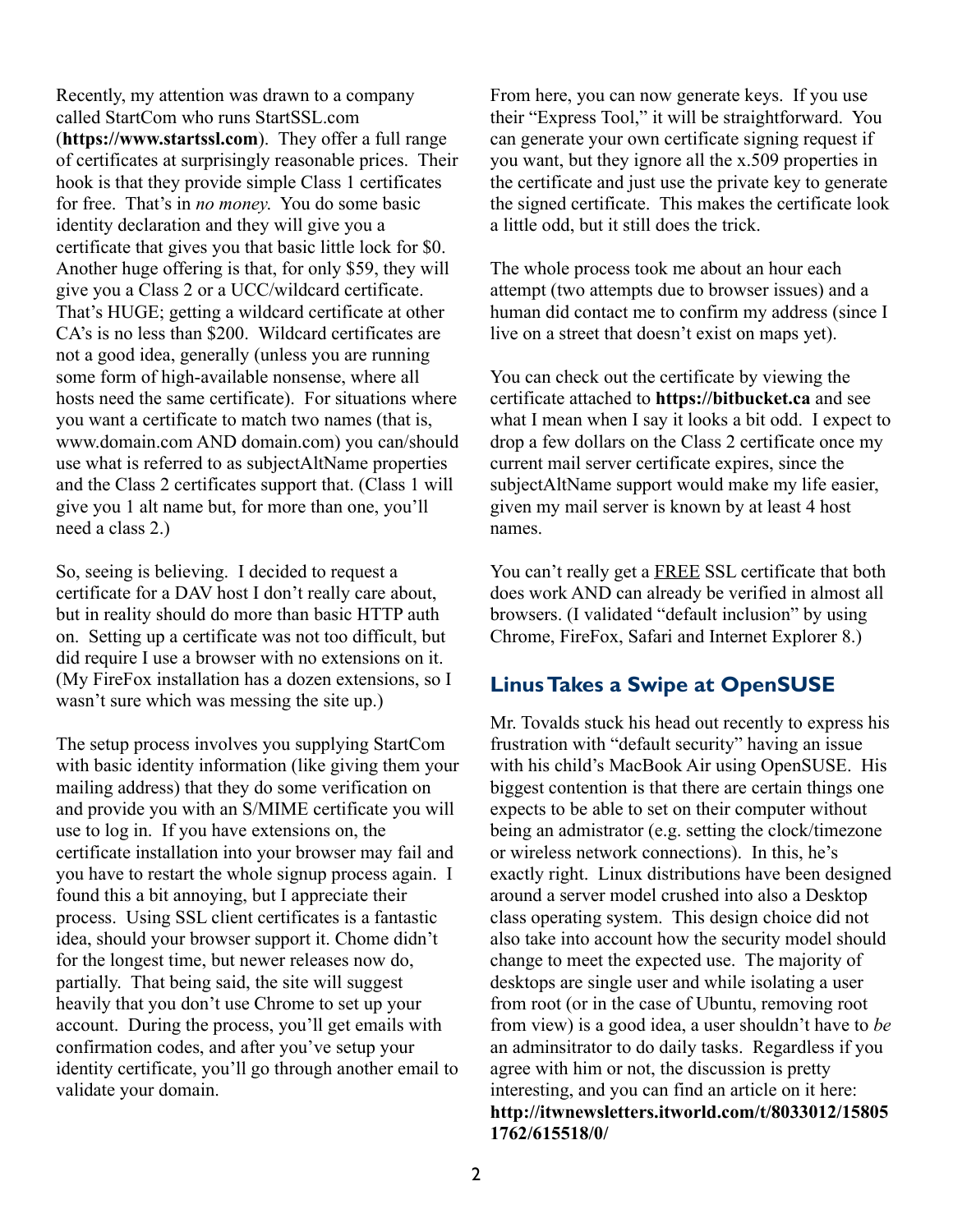#### **The Unintended Consequences of Virtual Servers**

While it is a developing story, a small group of folks who use the Linode virtual server service were robbed of their BitCoins through the back-end system access to the Linode virtual machine infrastructure.

#### **[http://bitcoinmedia.com/compromised-linode](http://bitcoinmedia.com/compromised-linode-coins-stolen-from-slush-faucet-and-others/)[coins-stolen-from-slush-faucet-and-others/](http://bitcoinmedia.com/compromised-linode-coins-stolen-from-slush-faucet-and-others/)**

BitCoin has some interesting security implications and there are a bunch of stories around that, but the point of this one is that otherwise "secured" hosts were compromised by maintenance infrastructure required by their Virtual Server ISP. It is a small and sobering reminder of the costs associated with leasing services from other providers. If you have access to a management interface for VM infrastructure, that is akin to having physical access, and once you have physical access, it's game over; your system is compromised.

# **DidYou Know Mac OS X Lion Ships With PF?**

You may be familar with OpenBSD's PF packet filter. It is also used in FreeBSD, NetBSD etc. You may also recall that Mac OS X is a userland derivative of FreeBSD, so it's not entirely unexpected to see this code make it down stream, but there are some really interesting implications of this, such as Apple is shipping a version of PF that is NEWER than FreeBSD and they have made a bit of changes to the underlying code that, by virtue of their licensing policy, makes it impossible to push back upstream to OpenBSD.

In an article entited "How Apple Treats The Gift Of Open Source: The OpenBSD PF Example" (**<http://callfortesting.org/macpf/>**), the author describes how Apple is using PF and its changes. The comments of the article are just about as valueable as the article parenting, it so it is definitely worth a read. Apple completely understands the license of the code they have acquired and is making full use of the privileges granted. You can tell that the OpenBSD folks are a bit insulted about Apple not contributing

anything back (but the BSD license allows this). Regardlesss of your point of view, this is a perfect example of the consequence of licensing. When there is no moral imperative in the license, you can't expect a corporation to act morally without incentive.

# **BSDCan and PGCon Schedules Are Released!**

Another spring is right around the corner and that signals another round of BSDCan and PGCon conferences.



BSDCan (**[http://bsdcan.org](http://bsdcan.org/)**) this year is being held on May  $11<sup>th</sup>$  and  $12<sup>th</sup>$  at the University of Ottawa (as per usual), and will be preceeded by a couple days of tutorials. The tutorials don't differ too much from last year, except for the inclusion of an SSH tutorial by Michal Lucas (of Absolute OpenBSD, SSHMaster, Network Flow Analysis etc.).

The talks are literally all over the map. Adam Thompson commented that this year they had so many papers that the conference organizers only accepted 20% of them. The talks cover the entire spectrum, from theory to implementation and policy, though the distribution is largely FreeBSD-centric.

If you can spare the time and the air-fare, this is definitely one of the best and most cost-efficient conferences in the BSD community. If you have a few more days to spare, also check out the following PGCon.

**PGCon 2012** 

A conference for PostgreSQL<br>Users and Developers

PGCon (**[http://pgcon.org](http://pgcon.org/)**) follows BSDCan this year and runs on May  $17<sup>th</sup>$  and  $18<sup>th</sup>$ , with tutorials on the 15<sup>th</sup> and 16<sup>th</sup>. This conference focuses on the usage and implementation of PostgreSQL (which is becoming ever more important with the relative demise of MySQL).

The tutorials are focused on administration, which is one of the weaker sides (IMHO) of the PostgresSQL